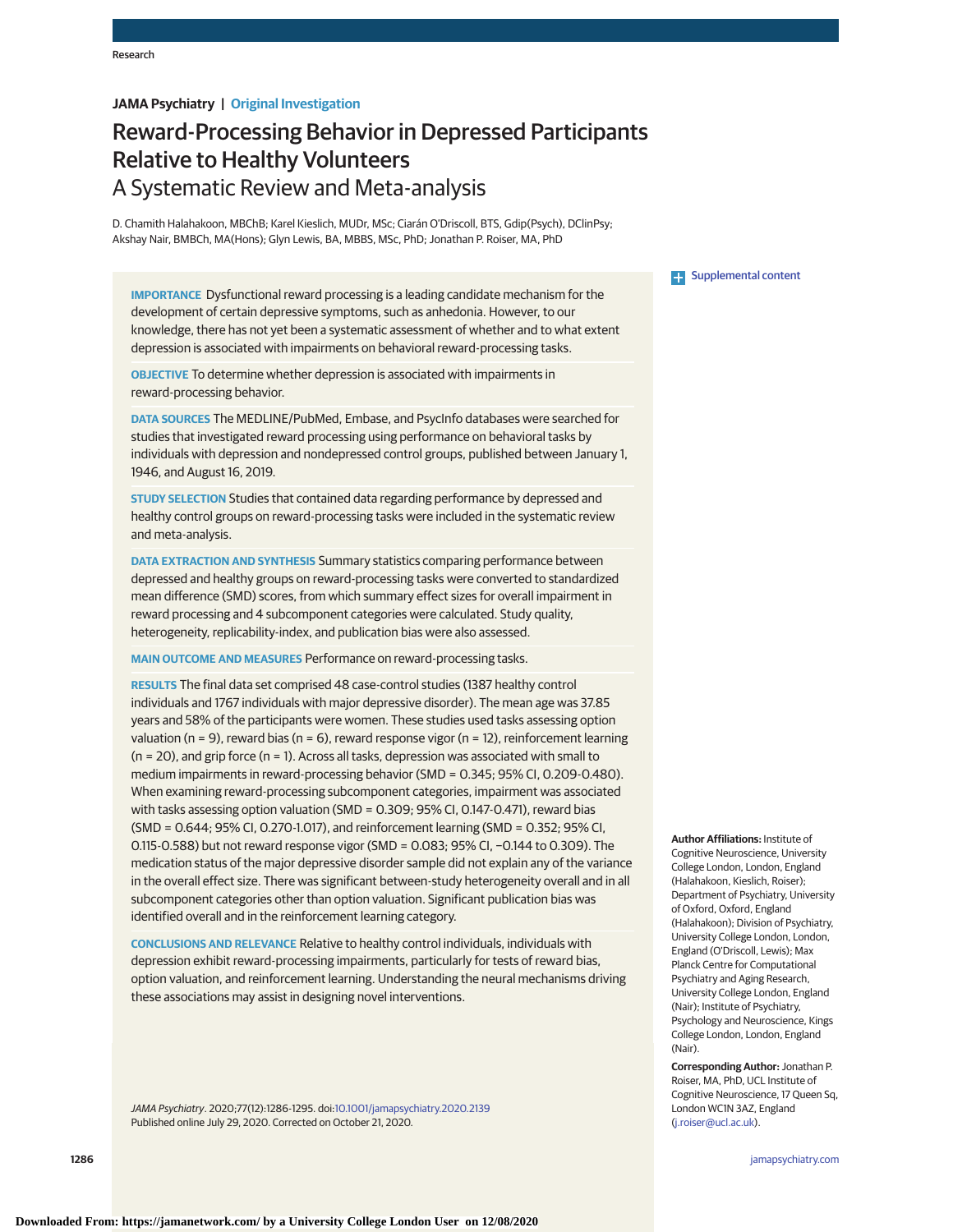epression is the leading cause of disability worldwide,<sup>1</sup><br>and the effectiveness of therapeutic agents for depression is limited.<sup>2</sup> A lack of detailed understanding of the<br>mochanisms underlying depressive symptoms, such a and the effectiveness of therapeutic agents for depresmechanisms underlying depressive symptoms, such as low mood, fatigue, and anhedonia, is a major barrier to the development of more effective treatment strategies.

It is now well established that depression is associated with disrupted cognitive processing,<sup>3</sup> for both nonaffective (cold) and affective (hot) information. This includes reward processing,<sup>4,5</sup> which describes how organisms use reinforcement-related perceptions to guide goal-directed behaviors. A reward-processing framework is especially useful for understanding symptoms associated with motivation, such as reduced interest and activity,<sup>6</sup> which warrant better understanding because they are associated with poorer outcomes<sup>7,8</sup> and treatment response.<sup>9</sup>

Reward processing can be divided into a number of subcomponents. According to 1 conceptualization,<sup>6</sup> reward processing proceeds according to the following sequence of cognitive operations: (1) option generation, the generation of potentially rewarding behavioral options; (2) decisionmaking, where options are subjected to a cost-benefit evaluation, which balances the utility of potential rewards against associated costs (eg, the potential effort of obtaining those rewards), resulting in the selection of one of the options; (3) anticipation, an anticipatory or preparatory phase associated with physiological arousal before the reward is obtained; (4) action and effort, engagement in action to obtain the reward goal; (5) consummation, the hedonic effect arising from interacting with the reward goal (or alternatively, the frustration of an omitted outcome); and (6) reinforcement learning, learning how to modify behavior in future interactions with similar stimuli using an update signal.

Not all of these subcomponents are straightforward to assess using objective behavioral tasks; anticipation and hedonic impact are typically assessed using physiological responses and self-report, respectively. Over the past 2 decades, reward-processing dysfunction in depression has been the focus of numerous studies, typically using tasks falling into the following 4 categories.<sup>10</sup>

## Option Valuation

Part of subcomponent 2 in the previous section, option valuation describes the process by which individuals evaluate reward-related options when given explicit information about possible options (eg, reward, cost, and probability). An individual's choice is assumed to reflect the weights that they place on potential rewards and costs (costs may include a potential loss of points/money or the effort needed to obtain the reward).<sup>6</sup> Studies investigating this domain of reward processing, eg, using the Cambridge Gambling Task, have reported that individuals with depression were less willing than control individuals to place high bets when reward probabilities were high. $11$ 

## Reward Bias

Also thought to reflect subcomponent 2, reward bias is measured while individuals make difficult decisions (often

#### **Key Points**

**Question** Are patients with depression associated with impairment on behavioral tests of reward processing compared with healthy control individuals?

**Findings** In this systematic review and meta-analysis of data from 48 case-control studies of reward-processing tasks, patients with depression showed a small to medium impairment in reward processing across all tasks. They showed medium to large impairments in reward bias, small to medium impairments in option valuation and reinforcement learning, and small (nonsignificant) impairments in reward response vigor.

**Meaning** In this systematic review and meta-analysis, depression is associated with behavioral reward-processing impairments, although this could vary depending on the precise subcomponent measured.

perceptual) that are rewarded asymmetrically, distinguishing this process from option valuation. Information relating to potential rewards/losses/probabilities is typically not provided explicitly. The reward bias measure, derived from signal detection theory, reflects an individual's tendency to choose more frequently rewarded stimuli, regardless of perceptual accuracy.12 Individuals with depression have been reported to exhibit weaker reward biases than control individuals.<sup>12</sup>

# Reward Response Vigor

Part of subcomponent (4), reward response vigor reflects the speed with which an individual executes an action to obtain a reward. The difference between this and the former 2 types of measure is that here, the measure relates to the actual action taken, not simply the choice to take it. This category includes tasks such as the Monetary Incentive Delay Task<sup>13</sup> and the Cued Reinforcement Reaction Time Task.<sup>14</sup>

#### Reinforcement Learning

Part of subcomponent 6, reinforcement learning describes the process by which an individual uses feedback to change their behavior in the future. Changes in behavior over time are assumed to reflect the updating of value expectations assigned to available behaviors.<sup>6</sup> Studies using probabilistic learning tasks report that individuals with depression use feedback less effectively than control individuals to accumulate reward.<sup>15</sup>

Three meta-analyses have examined abnormal rewardrelated neural processing in depression,<sup>16-18</sup> all of which identified lower striatal responses. The striatum, part of the basal ganglia, connects reciprocally with prefrontal areas, (ventral parts of which code stimulus value<sup>19</sup> and were found to be blunted in 2 of the meta-analyses) as well as the midbrain, which signals the discrepancy between expected and received reward.<sup>20</sup> Together these areas form part of the brain's reward circuit, which modulates reward-related behavior and learning.<sup>20</sup> However, to our knowledge, there has been no meta-analysis of the behavioral reward-processing literature, although several narrative reviews exist.<sup>5,6,10,21-27</sup> While narrative reviews can provide a useful overview of the field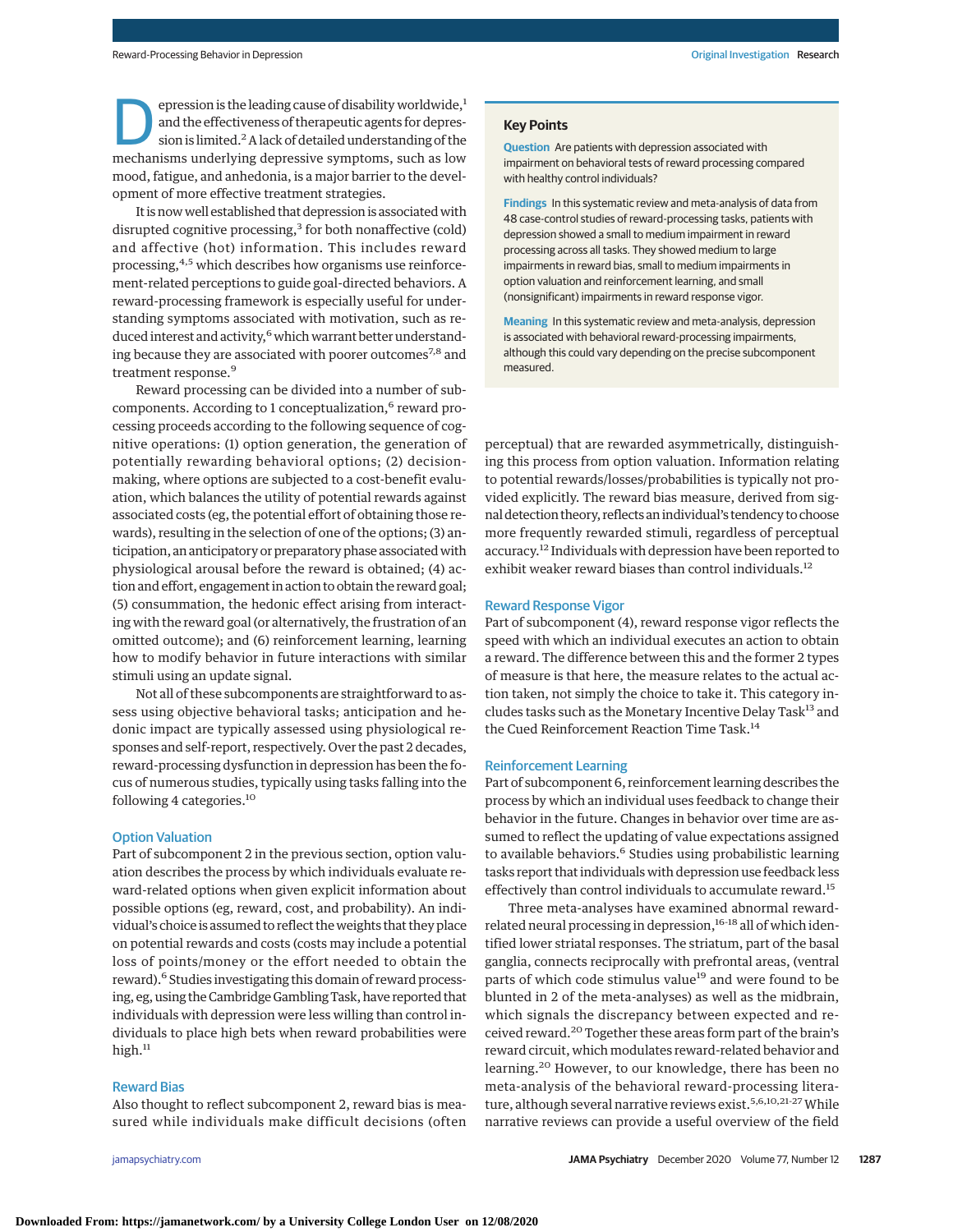and an opportunity to develop theoretical accounts, they cannot directly address whether disruptions in reward processing are consistent across samples or quantify the magnitude of identified effects.

Therefore, we aimed to produce a quantitative summary of this literature by conducting a systematic review and metaanalysis of reward-processing behavior in depression. This is an important step in determining whether rewardprocessing dysfunction is useful for understanding depression. The aims of our meta-analysis were to clarify (1) the nature and extent of differences between depressed and healthy groups on behavioral measures of reward processing and (2) the relative strength and consistency of differences within different reward-processing subdomains.

# Method

# Systematic Review

The Ovid MEDLINE/PubMed, Embase, and PsycInfo databases were searched for articles published between January 1, 1946, and August 16, 2019, inclusive, with titles or abstracts containing the terms (*deci\** or *reward\** or *motivat\** or *incentiv\** or *effort\**) and (*depress\**) and (*task\** or *paradigm\** or *battery\**). The inclusion criteria were as follows: (1) casecontrol design; (2) included a healthy control group; (3) included a group with major depressive disorder (MDD), assessed according to *DSM-IV/DSM-5* or *International Statistical Classification of Diseases and Related Health Problems, Tenth Revision* criteria; (4) participants were 18 years or older (because there are important differences between developing and adult reward systems)<sup>28</sup>; (5) participants performed a rewardprocessing task; and (6) task rewards were explicit, ie, money, points, water, or food (we did not include studies that used outcomes that could be considered purely informational, eg, happy/sad faces or variants of correct/incorrect, to ensure specificity). Although it could be argued that these are social rewards, the distinction between purely informational feedback and socially rewarding feedback is unclear in such contexts. A focused search for social reward tasks in depression yielded no eligible studies. The final 2 criteria were (7) samples did not overlap with other included data sets and (8) studies reported data on a behavioral measure of reward processing that could be converted to a case-control standardized mean difference (SMD) score. If articles were otherwise suitable but did not contain such data, the data were requested from the authors.

Where possible, selected behavioral measures related only to reward (ie, not also punishment). For some tasks, this was not possible (because all nonreward outcomes were punishments). Articles were independently assessed by D.C.H. and A.N. Conflicts were highlighted using the Covidence software package (Covidence) and resolved through in-person discussion.

D.C.H. and K.K. rated the included studies on factors that may bias results, using a rating tool based on the Newcastle-Ottawa scale for assessing the quality of nonrandomized stud-ies in meta-analyses (eMethods 1 in the [Supplement\)](https://jamanetwork.com/journals/jama/fullarticle/10.1001/jamapsychiatry.2020.2139?utm_campaign=articlePDF%26utm_medium=articlePDFlink%26utm_source=articlePDF%26utm_content=jamapsychiatry.2020.2139).<sup>29</sup> Studies were rated on whether cases and controls were sampled from the same population, how precisely they were defined (eTable 1 in the [Supplement\)](https://jamanetwork.com/journals/jama/fullarticle/10.1001/jamapsychiatry.2020.2139?utm_campaign=articlePDF%26utm_medium=articlePDFlink%26utm_source=articlePDF%26utm_content=jamapsychiatry.2020.2139), whether they were matched on age, sex, IQ, and personal/household-income or occupation, and whether cases were restricted to only a specific subpopulation (eg, individuals who attempted suicide) (eTable 2 in the [Supplement\)](https://jamanetwork.com/journals/jama/fullarticle/10.1001/jamapsychiatry.2020.2139?utm_campaign=articlePDF%26utm_medium=articlePDFlink%26utm_source=articlePDF%26utm_content=jamapsychiatry.2020.2139).Where reported, measures of anhedonia or cold cognition were used as continuous moderators, as were the mean age and proportion of women in each study sample. Studies were coded as containing either exclusively unmedicated or at least some medicated cases (eMethods 2 and eTable 3 in the [Supplement\)](https://jamanetwork.com/journals/jama/fullarticle/10.1001/jamapsychiatry.2020.2139?utm_campaign=articlePDF%26utm_medium=articlePDFlink%26utm_source=articlePDF%26utm_content=jamapsychiatry.2020.2139).

#### Meta-analysis

Relevant behavioral measures (eTable 4 in the [Supplement\)](https://jamanetwork.com/journals/jama/fullarticle/10.1001/jamapsychiatry.2020.2139?utm_campaign=articlePDF%26utm_medium=articlePDFlink%26utm_source=articlePDF%26utm_content=jamapsychiatry.2020.2139) from each study were categorized as measuring option valuation, reward bias, reward response vigor, or reinforcement learning (eTable 5 in the [Supplement\)](https://jamanetwork.com/journals/jama/fullarticle/10.1001/jamapsychiatry.2020.2139?utm_campaign=articlePDF%26utm_medium=articlePDFlink%26utm_source=articlePDF%26utm_content=jamapsychiatry.2020.2139), then converted to an SMD score and standard error (eMethods 3 and eTable 6 in the [Supplement\)](https://jamanetwork.com/journals/jama/fullarticle/10.1001/jamapsychiatry.2020.2139?utm_campaign=articlePDF%26utm_medium=articlePDFlink%26utm_source=articlePDF%26utm_content=jamapsychiatry.2020.2139). Within option valuation, reward bias, and reward response vigor, a positive SMD represents a greater response to reward by the control than depressed group (eg, higher weighting of reward in a gambling task, greater reward bias in a signal detection task, or faster response in the rewarded [vs unrewarded] condition of a reaction time task, respectively).Within reinforcement learning, a positive SMD represents faster use of feedback to maximize reward accumulation by the control group than the depressed group (eg, a greater proportion of high-probability reward choices in a 2-arm bandit task). One study assessed the effect of reward on grip force production<sup>30</sup> and so is excluded from these categories, although included in calculations relating to the overall sample.

The meta-analysis was performed in the statistical packages metafor<sup>31</sup> and metaviz<sup>32</sup> (R Statistical Programming) using a restricted maximum likelihood estimator model.<sup>33</sup> Heterogeneity was assessed using a point estimate of the amongstudy variance of true effect sizes (τ*<sup>2</sup>* ) and the approximate proportion of total variability (*I 2* ).<sup>34</sup> Sensitivity analysis involved stepwise removal of studies to assess the effect of their removal on effect size and heterogeneity.

Funnel plot asymmetry was assessed using visual inspection of a contour enhanced funnel plot<sup>35</sup> and the Egger test<sup>36</sup> (using a 2-sided significance threshold of *P* = .10 because the Egger test has low power when the number of studies is low). Studies missing owing to publication bias were estimated and imputed using the trim-and-fill method. Moderator analyses used random-effects categorical or metaregression models, overall, and in subcomponent categories. Replicability indexes were calculated by reducing the observed median power of studies by the discrepancy between it and the percentage of significant results (within a given category).<sup>37</sup>

# Results

Data from 48 studies $11,12,15,30,38.80$  containing 3154 participants (1387 healthy control individuals and 1767 individuals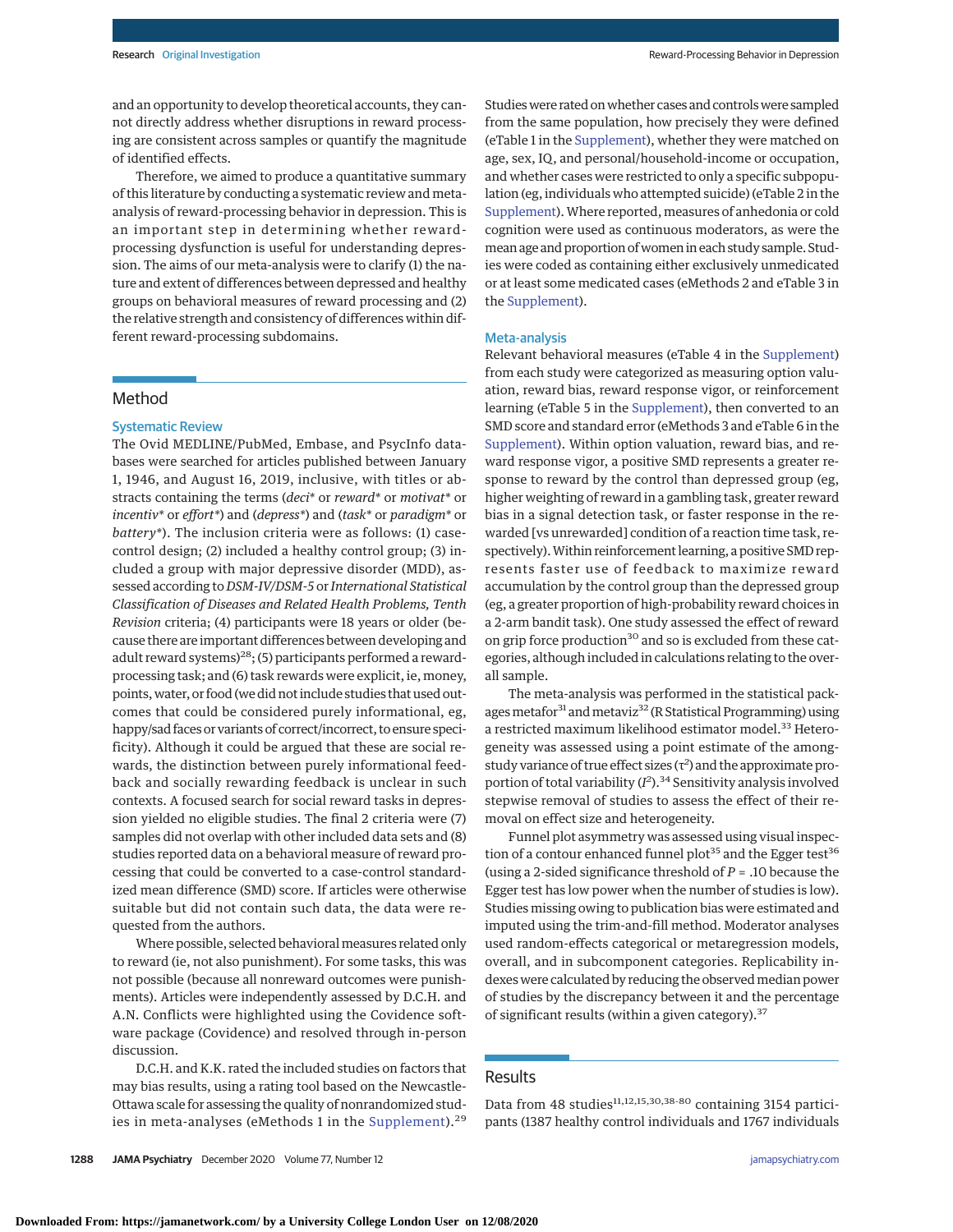with MDD) were analyzed. Although we searched primarily for case-control studies,we also attempted to identify relevant longitudinal, population-based studies; none were identified. Figure 1 outlines the search results and the Table outlines the numbers of studies and participants in each category.

# Meta-analysis Results

Across all studies, there was a small to medium reward processing impairment in depressed compared to healthy groups (SMD, 0.345; 95% CI, 0.209-0.480). Analysis of the 4 subcomponent categories (Table; Figure 2 and Figure 3) revealed a small to medium impairment in option valuation (SMD, 0.309; 95% CI, 0.147-0.471), a medium to large impairment in reward bias (SMD, 0.644; 95% CI, 0.270- 1.017), a small to negligible (nonsignificant) impairment in reward response vigor (SMD, 0.083; 95% CI, −0.144 to 0.309) and a small to medium impairment in reinforcement learnin*g* (SMD, 0.352; 95% CI, 0.115-0.588).

Overall interstudy heterogeneity was substantial  $(\tau^2 = 0.15; I^2 = 68\%)$ . There was no interstudy heterogeneity in the option valuation category ( $\tau^2$  = 0.0;  $I^2$  = 0%). There was low to moderate heterogeneity in the reward response vigor category ( $\tau^2$  = 0.05;  $I^2$  = 34%). There was substantial to considerable heterogeneity in the reward bias ( $\tau^2$  = 0.16; *I*<sup>2</sup> = 75%) and reinforcement learning (τ<sup>2</sup> = 0.21; *I*<sup>2</sup> = 76%) categories. Excluding 1 study<sup>59</sup> reduced heterogeneity in the reward bias category to moderate to substantial ( $τ² = 0.08$ ;  $I^2$  = 55%) and increased the effect size to large (SMD, 0.784; 95% CI, 0.453-1.116). Excluding 1 study<sup>14</sup> eliminated heterogeneity in the reward response vigor category ( $\tau^2$  = 0.0;  $I<sup>2</sup> = 0$ %); the effect size remained small to negligible and nonsignificant (SMD, 0.157; 95% CI, −0.033 to 0.347). Removing individual studies did not reduce interstudy heterogeneity either in the other categories or in the overall sample.

#### Moderator Analysis

Potential sources of bias, including the reward processing categories, were assessed as moderators. Of the total variation in effect sizes, 68% was owing to between-study differences. The medication status of the MDD sample (unmedicated vs at least partiallymedicated) explained 0% of the variance in the global effect size, with no effect of medication status in any subcomponent category.

In those studies that reported summary statistics of anhedonia scores (n = 18) or cold-cognitive task performance (n = 8), SMDs of respective measures used as continuous moderators revealed no significant effects of either on reward processing (too few studies were available to perform meaningful analyses in subcomponent categories).

Studies including an exclusively elderly sample  $(n = 4)$ yielded a smaller (*P* < .001) and nonsignificant effect (SMD, −0.127; 95% CI, −0.555 to 0.300) than those including nonelderly samples (n = 44; SMD, 0.390; 95% CI, 0.254-0.525). Studies that clearly matched groups for sex yielded a larger effect than those that did not (eResults in the [Supplement\)](https://jamanetwork.com/journals/jama/fullarticle/10.1001/jamapsychiatry.2020.2139?utm_campaign=articlePDF%26utm_medium=articlePDFlink%26utm_source=articlePDF%26utm_content=jamapsychiatry.2020.2139); however, there was no moderation effect of the proportion of female participants in study samples. All other moderator analy-



ses of the overall sample yielded nonsignificant results (eResults in the [Supplement\)](https://jamanetwork.com/journals/jama/fullarticle/10.1001/jamapsychiatry.2020.2139?utm_campaign=articlePDF%26utm_medium=articlePDFlink%26utm_source=articlePDF%26utm_content=jamapsychiatry.2020.2139).

# Publication Bias

Overall publication bias was significant (Egger test: *z* = 2.082; *P* = .04; Figure 4); however, genuine between-study heterogeneity may be mistaken for publication bias.<sup>81</sup> Overall median power and *R* index were low (median power, 22%; *R* index, 7%). It was not possible to assess publication bias, median power, or*R*index scores in the option valuation or reward bias categories owing to the low number of studies in both. Publication bias was significant in the reinforcement learning category (*z* = 3.092; *P* = .002) and nonsignificant in the reward response vigor category.Median power and*R*index scoreswere low in both reward response vigor (median power, 6%; *R* index, 0%) and reinforcement learning (median power, 25%; *R* index, 16%) categories.

# **Discussion**

To our knowledge, this is the first systematic review and meta-analysis to quantify behavioral reward-processing differences between depressed and healthy groups. Across 48 studies, we found that depressed groups had small to medium (SMD, 0.345) reward-processing impairments relative to healthy groups. However, there were potentially important differences between reward-processing subcomponents.

The largest impairment was observed in the reward bias category (SMD, 0.644), which is unlikely to be owing to impairment in non–reward-based processing (eg, perceptual) because the signal detection theory discrimination measure did not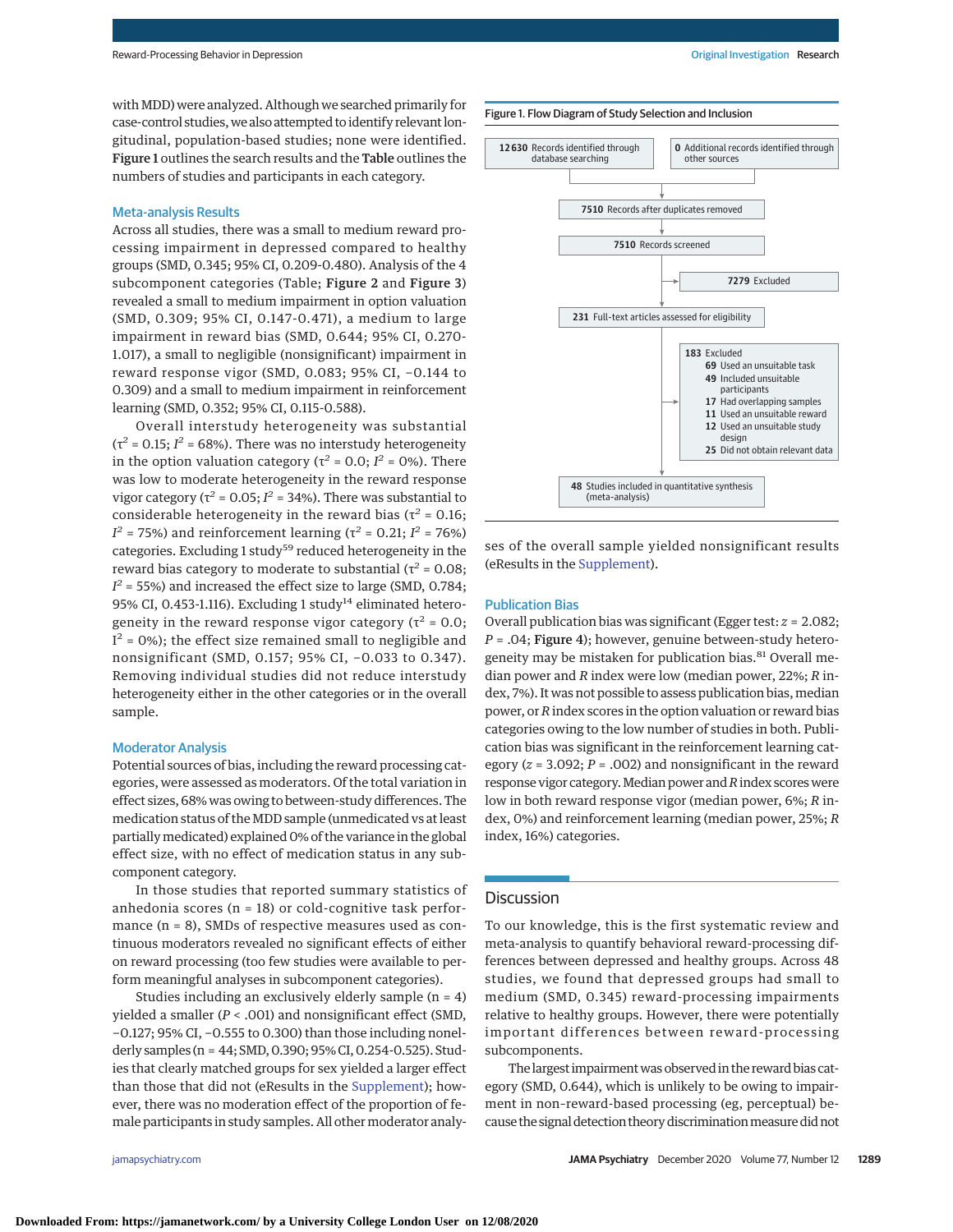#### Table. Search Results for Reward-Processing Categories

| Variable            | Option valuation | <b>Reward bias</b> | Reward response<br>vigor | Reinforcement learning |
|---------------------|------------------|--------------------|--------------------------|------------------------|
| No. of studies      | 9                | b                  | 12                       | 20                     |
| No. of participants | 639              | 677                | 499                      | 1291                   |
| HC                  | 274              | 230                | 249                      | 608                    |
| <b>MDD</b>          | 365              | 447                | 250                      | 683                    |

Abbreviations: HC, healthy control individuals; MDD, major depressive disorder.

#### Figure 2. Forest Plot of Option Valuation, Reward Response Vigor, and Grip Force

## **A** Option valuation

| Source                               | HC, No. | MDD. No. | SMD (95% CI)                  |              | Greater reward<br>weighting in MDD |          | Lower reward<br>weighting in MDD |                          |
|--------------------------------------|---------|----------|-------------------------------|--------------|------------------------------------|----------|----------------------------------|--------------------------|
| Baek et al. <sup>38</sup> 2017       | 75      | 92       | $0.19$ (-0.12 to 0.50)        |              |                                    |          |                                  |                          |
| Charpentier et al, 39 2017           | 23      | 13       | $0.47$ (-0.22 to 1.16)        |              |                                    |          |                                  |                          |
| Chung et al, 40 2017                 | 28      | 47       | $0.13$ (-0.34 to 0.60)        |              |                                    |          |                                  |                          |
| Clark et al, <sup>11</sup> 2011      | 22      | 73       | $0.29$ (-0.18 to 0.77)        |              |                                    |          |                                  |                          |
| Dombrovski et al. <sup>41</sup> 2012 | 15      | 31       | $-0.02$ ( $-0.64$ to $0.59$ ) |              |                                    |          |                                  |                          |
| Murphy et al, 42 2001                | 26      | 22       | 0.46 (-0.12 to 1.03)          |              |                                    |          |                                  |                          |
| Subramaniapillai et al, 43 2019      | 20      | 21       | 0.69 (0.06 to 1.32)           |              |                                    |          |                                  |                          |
| Treadway et al, 44 2012              | 15      | 20       | 0.86 (0.16 to 1.56)           |              |                                    |          |                                  |                          |
| Yang et al, 45 2014                  | 50      | 46       | 0.33 (-0.07 to 0.74)          |              |                                    |          |                                  |                          |
| Subtotal                             |         |          | 0.31(0.15 to 0.47)            |              |                                    |          |                                  |                          |
|                                      |         |          |                               | $-2$         | $-1$                               | $\Omega$ |                                  | $\overline{\phantom{a}}$ |
|                                      |         |          |                               | SMD (95% CI) |                                    |          |                                  |                          |

#### **B** Reward response vigor

|                            |         |          |                                | <b>Greater reward</b>   | Lower reward                                                  |
|----------------------------|---------|----------|--------------------------------|-------------------------|---------------------------------------------------------------|
| Source                     | HC, No. | MDD, No. | <b>SMD (95% CI)</b>            | response in MDD         | response in MDD                                               |
| Admon et al, 46 2017       | 19      | 22       | $-0.06$ ( $-0.68$ to $0.55$ )  |                         |                                                               |
| Arrondo et al, 47 2015     | 21      | 24       | $-0.02$ ( $-0.61$ to $0.56$ )  |                         |                                                               |
| Carl et al, 48 2016        | 20      | 33       | $0.16$ (-0.39 to 0.72)         |                         |                                                               |
| Chase et al, 49 2010       | 21      | 21       | $-0.73$ ( $-1.36$ to $-0.11$ ) |                         |                                                               |
| DelDonno et al, 50 2015    | 22      | 19       | $-0.26$ ( $-0.87$ to $0.36$ )  |                         |                                                               |
| DelDonno et al, 51 2019    | 15      | 9        | 0.68 (-0.17 to 1.53)           |                         |                                                               |
| DelDonno et al, 52 2019    | 35      | 11       | $-0.01$ ( $-0.69$ to $0.67$ )  |                         |                                                               |
| Pizzagalli et al, 53 2009  | 31      | 30       | 0.54 (0.02 to 1.05)            |                         |                                                               |
| Sankar et al, 54 2019      | 20      | 20       | $0.13$ (-0.49 to 0.75)         |                         |                                                               |
| Smoski et al, 55 2011      | 13      | 9        | $-0.18$ ( $-1.03$ to $0.68$ )  |                         |                                                               |
| Takamura et al, 56 2017    | 12      | 12       | 0.92 (0.08 to 1.76)            |                         |                                                               |
| Xie et al, 57 2014         | 20      | 40       | $0.11 (-0.43 to 0.65)$         |                         |                                                               |
| Subtotal                   |         |          | $0.08$ (-0.14 to 0.31)         |                         |                                                               |
|                            |         |          |                                | $-2$<br>$-1$            | $\mathbf{1}$<br>$\Omega$<br>$\overline{2}$                    |
|                            |         |          |                                |                         | SMD (95% CI)                                                  |
|                            |         |          |                                |                         |                                                               |
| Grip force task            |         |          |                                |                         |                                                               |
|                            |         |          |                                | <b>Greater exertion</b> | Lower exertion                                                |
| Source                     | HC, No. | MDD, No. | SMD (95% CI)                   | in MDD                  | in MDD                                                        |
| Cléry-Melin et al, 30 2011 | 26      | 22       | 1.17 (0.56 to 1.79)            |                         |                                                               |
|                            |         |          |                                | $-2$                    |                                                               |
|                            |         |          |                                | $-1$                    | $\mathbf 0$<br>$\mathbf{1}$<br>$\overline{2}$<br>SMD (95% CI) |
|                            |         |          |                                |                         |                                                               |
|                            |         |          |                                |                         |                                                               |

Rectangles and horizontal lines represent, respectively, standardized mean difference (SMD) scores and 95% confidence intervals of individual studies (A, Option valuation studies. B, Reward response vigor studies. C, Grip force task). Diamonds represent the summary effects and 95% confidence intervals for the respective reward processing subcomponent category. HC indicates healthy control; MDD, major depressive disorder.

differ significantly between the groups in most included studies. From this meta-analysis, the reward bias impairment in depression appears most robust. Prior computational analysis suggests that this may be driven by lower reward valuation.<sup>82</sup>

The reinforcement learning category yielded a small tomedium effect (SMD, 0.352). Many tasks in this category could not allow reward response to be disentangled from confounds such as working memory impairment.<sup>83</sup> Future studies that investigate reinforcement learning impairments in depression may benefit from using tasks that allow the contributions of hot and cold cognitive impairment to be dissociated.<sup>83</sup>

Individuals with depression exhibited a small to medium impairment in option valuation (SMD, 0.309), which is associated with "decisional anhedonia" resulting from impaired cost-benefit decision-making.<sup>24</sup> The reward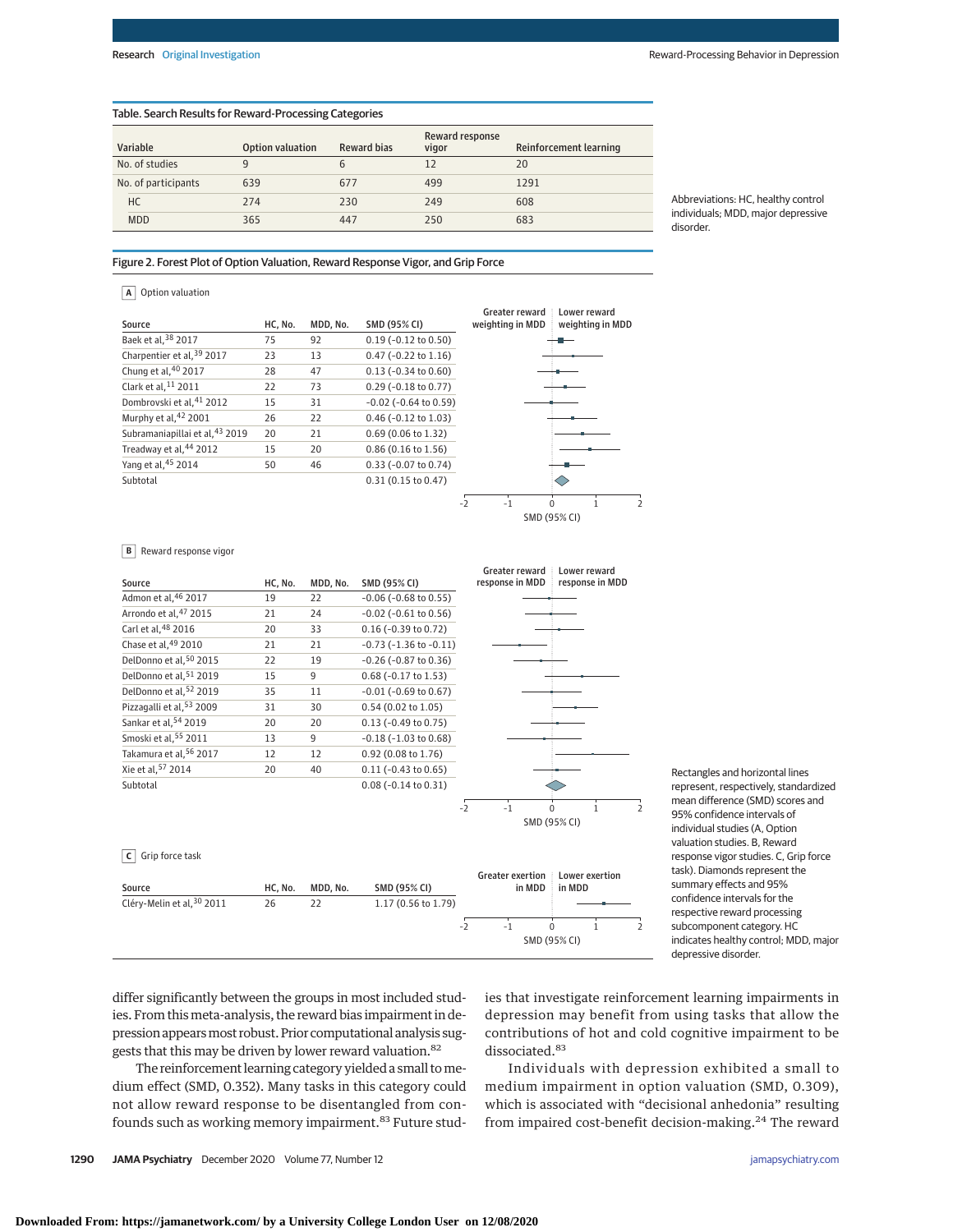#### Figure 3. Forest Plot of Reward Bias and Reinforcement Learning

## **A** Reward bias

| Source                          | HC, No. | MDD, No. | <b>SMD (95% CI)</b>    | Greater reward<br>bias in MDD | Lower reward<br>bias in MDD |
|---------------------------------|---------|----------|------------------------|-------------------------------|-----------------------------|
| Aylward et al, 58 2020          | 47      | 26       | $0.76$ (0.26 to 1.25)  |                               |                             |
| Henriques and Davidson, 59 2000 | 15      | 18       | $0.83$ (0.12 to 1.55)  |                               |                             |
| Lawlor et al, 60 2019           | 36      | 258      | $0.02$ (-0.33 to 0.37) |                               |                             |
| Liu et al, 74 2011              | 44      | 43       | 1.30 (0.84 to 1.76)    |                               |                             |
| Pizzagali et al, 12 2008        | 25      | 23       | 0.72 (0.13 to 1.30)    |                               |                             |
| Vrieze et al, 62 2013           | 63      | 79       | 0.41(0.08 to 0.75)     |                               |                             |
| Subtotal                        |         |          | 0.64 (0.27 to 1.02)    |                               |                             |
|                                 |         |          |                        | $\Omega$<br>$-1$<br>$-2$      |                             |
|                                 |         |          |                        |                               | $SMD (95\% CI)$             |

#### **B** Reinforcement learning

|                               |         |          |                               | <b>Faster reinforcement</b> | Slower reinforcement                          |
|-------------------------------|---------|----------|-------------------------------|-----------------------------|-----------------------------------------------|
| Source                        | HC, No. | MDD, No. | SMD (95% CI)                  | learning in MDD             | learning in MDD                               |
| Alexopoulos et al, 63 2015    | 30      | 53       | $0.11$ (-0.34 to 0.56)        |                             |                                               |
| Cella et al, 64 2010          | 20      | 19       | $0.49$ (-0.15 to 1.13)        |                             |                                               |
| Deisenhammer et al, 65 2018   | 26      | 48       | $-0.17$ ( $-0.64$ to $0.31$ ) |                             |                                               |
| Dezfouli et al, 66 2019       | 34      | 34       | 0.53 (0.05 to 1.02)           |                             |                                               |
| Gradin et al, 67 2011         | 17      | 15       | 1.35 (0.58 to 2.12)           |                             |                                               |
| Hall et al, 68 2014           | 15      | 15       | 0.72 (-0.02 to 1.46)          |                             |                                               |
| Hegedűs et al, 69 2018        | 46      | 59       | 0.40 (0.01 to 0.79)           |                             |                                               |
| Herzallah et al, 70 2013      | 22      | 13       | 1.06 (0.33 to 1.79)           |                             |                                               |
| Jollant et al, 71 2005        | 82      | 66       | 0.22 (-0.11 to 0.54)          |                             |                                               |
| Jollant et al, 72 2016        | 30      | 24       | 0.34 (-0.20 to 0.88)          |                             |                                               |
| Kumar et al, 73 2018          | 26      | 25       | 0.46 (-0.09 to 1.02)          |                             |                                               |
| Liu et al, <sup>61</sup> 2017 | 17      | 21       | $0.29$ (-0.35 to 0.93)        |                             |                                               |
| McGovern et al, 75 2014       | 36      | 60       | $-0.83(-1.26, -0.40)$         |                             |                                               |
| Moutoussis et al, 76 2018     | 22      | 39       | $0.07$ (-0.45 to 0.60)        |                             |                                               |
| Must et al, 77 2006           | 20      | 30       | 1.77 (1.11 to 2.44)           |                             |                                               |
| Nord et al, 78 2018           | 28      | 26       | 0.67 (0.12 to 1.21)           |                             |                                               |
| Rothkirch et al, 79 2017      | 28      | 29       | $-0.27$ ( $-0.79$ to 0.25)    |                             |                                               |
| Saperia et al, 80 2019        | 51      | 43       | $0.22$ (-0.19 to 0.63)        |                             |                                               |
| Thoma et al, 15 2015          | 16      | 18       | 0.25 (-0.42 to 0.93)          |                             |                                               |
| Walsh et al, 81 2018          | 42      | 46       | $0.15$ (-0.27 to 0.57)        |                             |                                               |
| Subtotal                      |         |          | 0.35 (0.12 to 0.59)           |                             |                                               |
|                               |         |          |                               | $-1$<br>$-2$                | $\mathbf{1}$<br>$\mathbf 0$<br>$\overline{2}$ |
|                               |         |          |                               |                             | SMD (95% CI)                                  |

Rectangles and horizontal lines represent, respectively, standardized mean difference (SMD) scores and 95% confidence intervals of individual studies (A, Reward bias studies. B, Reinforcement learning studies). Diamonds represent the summary effects and 95% confidence intervals for the respective reward processing subcomponent category. HC indicates healthy control; MDD, major depressive disorder.

response vigor category exclusively contained tasks measuring reaction times, which may be vulnerable to attentional confounds. While these cannot be fully controlled for, we go some way toward doing so by including only tasks that compared responding in more vs less rewarded conditions. While reward response vigor yielded a nonsignificant summary effect (SMD, 0.083), the single study<sup>30</sup> that assessed grip force production yielded a large effect (SMD, 1.17). Speculatively, this might indicate that rewardprocessing impairments in depression are associated more with fatigability than the speed of action, consistent with the higher prevalence of anergia than psychomotor retardation in depression.<sup>84</sup> Further research on the effect of reward on grip force in depression is warranted.

*R*index values suggest that significant results may be difficult to replicate. However, the *R* index is conservative and less precise when true power is low.37 Assuming that future studies can expect to yield effect sizes comparablewith the overall summary effect in this meta-analysis (SMD, 0.345), they will require sample sizes of 133 per group to achieve a power of 0.8 at a significance of .05 (2-tailed). This is considerably larger than the mean sample size in the included studies (33 per group).

Moderator analysis revealed no significant association for between-study variation and either anhedonia or cold cognitive performance on reward-processing impairment. These results should be interpreted cautiously owing to the low number of studies that could be included and heterogeneity in measuring these constructs. The assessment of within-study variation in such factors would have been more informative, but the necessary correlation coefficients were rarely reported; future studies should report correlations between reward processing and anhedonia and/or cold cognitive impairment. Those studies that recruited exclusively elderly participants yielded a nonsignificant summary effect (SMD, −0.127). Speculatively, thismay be owing to the effect of healthy aging on reward processing.<sup>85</sup> None of the included studies controlled for personal/household income, a potentially important oversight in studies that use monetary rewards because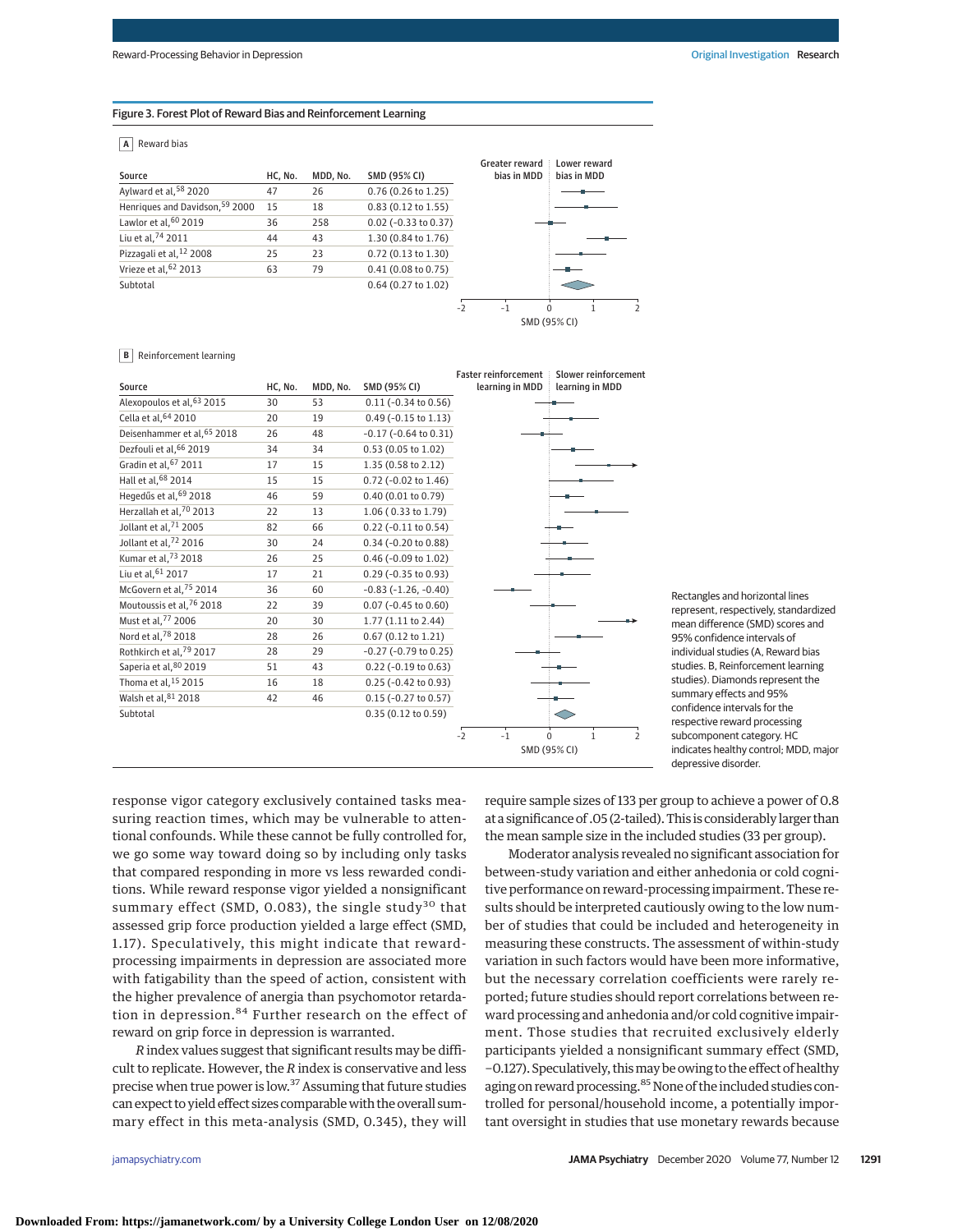#### Figure 4. Contour-Enhanced Funnel Plot



The solid black vertical line represents the observed overall summary effect. The unfilled funnel represents 95% confidence intervals for individual effect estimates, assuming no bias. The dashed black vertical line represents the summary effect when including imputed studies (using the trim-and-fill method). The dashed orange line represents the Egger regression line. The light blue funnel represents the 95% confidence intervals and the dark blue funnel represents the 99% confidence intervals for individual effect estimates, including imputed studies. The colored shapes represent individual included effect estimates: red circles for option valuation, blue squares for reward response vigor, orange inverted triangle for the single grip force task, green diamonds for reward bias, and purple triangles for reinforcement learning. All dark gray shapes represent effect estimates imputed by trim-and-fill.

depression is associated with lower household income<sup>86</sup> (and, by extension, a higher utility of money)<sup>87</sup> than the general population. Future studies that use monetary rewards should assess income levels.

## Limitations

Several limitations of our analyses merit comment. First, reward processing comprises a heterogeneous set of processes, which we categorized according to 4 subcomponents. However, there are several potential ways to measure function in each category. Therefore, this meta-analysis sometimes combines dissimilar measures in its summary statistics. For example, option valuation contains studies that probe the effect of reward on the willingness to exert effort (in 3 cases) and

#### ARTICLE INFORMATION

**Accepted for Publication:** May 26, 2020. **Open Access:** This is an open access article

distributed under the terms of the [CC-BY License.](https://jamanetwork.com/journals/jamapsychiatry/pages/instructions-for-authors?utm_campaign=articlePDF%26utm_medium=articlePDFlink%26utm_source=articlePDF%26utm_content=jamapsychiatry.2020.2139#SecOpenAccess) © 2020 Halahakoon DC et al.JAMA Psychiatry.

#### **Published Online:** July 29, 2020. doi[:10.1001/jamapsychiatry.2020.2139](https://jamanetwork.com/journals/jama/fullarticle/10.1001/jamapsychiatry.2020.2139?utm_campaign=articlePDF%26utm_medium=articlePDFlink%26utm_source=articlePDF%26utm_content=jamapsychiatry.2020.2139)

**Correction:** This article was corrected on October 21, 2020, to change the Open Access status.

**Author Contributions:** Dr Roiser had full access to all the data in the study and takes responsibility for

Research Original Investigation **Research Original Investigation** Repression Reward-Processing Behavior in Depression

to take risks (in 6 cases). Second, the medicated samples were often not entirely medicated, used a variety of medications (even within-study), and at different doses. Therefore, the nonsignificant moderation result for medication status is difficult to interpret. The effect of medication on reward processing in depression is best investigated in the context of randomized clinical trials. Third, we did not investigate response to punishment (because very few of the studies investigated responses to punishment separately from reward). Given the importance of sensitivity to punishment in some cognitive models of depression,<sup>88</sup> this is an important omission. Fourth, there was significant heterogeneity, overall and in all categories except option valuation, making the interpretation of the summary effects less clear. Fifth, there was significant publication bias overall and in reinforcement learning particularly, resulting in a potential overestimation of the summary effects. Sixth, we were unable to examine 2 important rewardprocessing components, the anticipation and hedonic effect of rewards. A literature search for studies in these categories yielded 5 studies, <sup>89-93</sup> which investigated the hedonic effect of oral sucrose solutions in healthy vs depressed groups. However, of these studies, too few contained suitable data for the meta-analysis to include a hedonic effect category. Seventh, this systematic review andmeta-analysis summarizes the findings of case-control studies, which do not inform us about the causal relationship between reward-processing impairment and depression or its treatment. Longitudinal studies examining reward processing in depression are needed to answer these important questions. Eighth, the effect size estimates were unadjusted for covariates and so may be affected by confounds.

# **Conclusions**

Conducting a meta-analysis of 48 studies, we found that depression was reliably associated with small to medium reward-processing impairments overall and of varying magnitudes across several reward-processing subdomains. This is important because the cognitive and neural mechanisms underlying reward processing and its subdomains are relatively well understood.<sup>24</sup> Research on reward processing may therefore be a credible route to better characterizing mechanistic heterogeneity within depression, as well as potentially highlighting novel targets for treatment.

the integrity of the data and the accuracy of the data analysis. Concept and design: Halahakoon, Nair, Roiser. Acquisition, analysis, or interpretation of data: All authors. Drafting of the manuscript: Halahakoon, Kieslich, Roiser. Critical revision of the manuscript for important intellectual content: All authors. Statistical analysis: Halahakoon, Kieslich, O'Driscoll, Nair, Roiser. Obtained funding: Roiser. Administrative, technical, or material support:

Halahakoon. Supervision: Lewis, Roiser.

**Conflict of Interest Disclosures:** Dr Lewis reported grants from University College London during the conduct of the study. Dr Roiser reported personal fees from Cambridge Cognition Ltd and GE Healthcare outside the submitted work. No other disclosures were reported.

**Funding/Support:** This work was funded by the Wellcome Trust.

**Role of the Funder/Sponsor:** The Wellcome Trust had no role in the design and conduct of the study;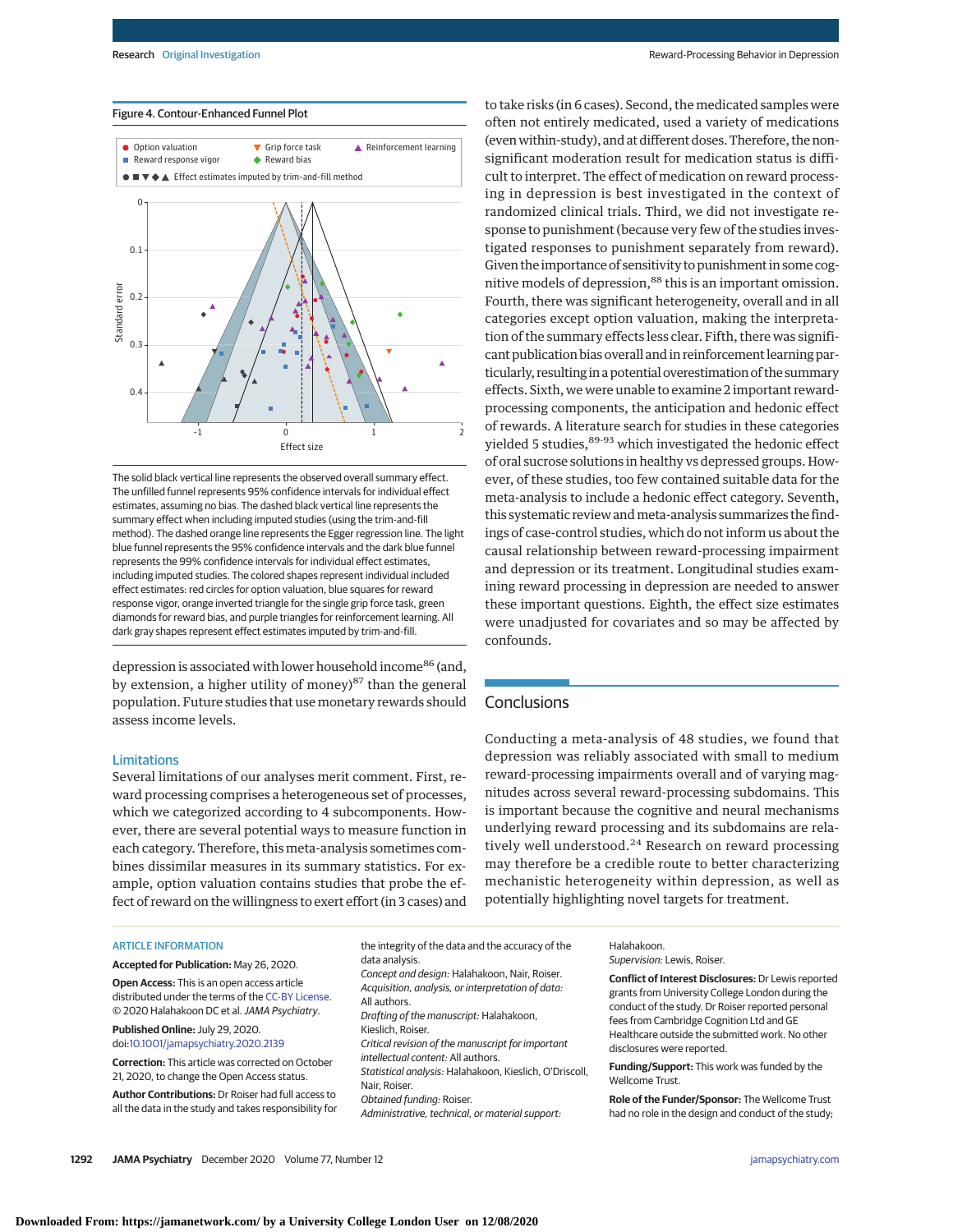collection, management, analysis, and interpretation of the data; preparation, review, or approval of the manuscript; and decision to submit the manuscript for publication.

#### **REFERENCES**

**1**. Ferrari AJ, Charlson FJ, Norman RE, et al. Burden of depressive disorders by country, sex, age, and year: findings from the global burden of disease study 2010. PLoS Med. 2013;10(11). doi[:10.1371/](https://dx.doi.org/10.1371/journal.pmed.1001547) [journal.pmed.1001547](https://dx.doi.org/10.1371/journal.pmed.1001547)

**2**. Casacalenda N, Perry JC, Looper K. Remission in major depressive disorder: a comparison of pharmacotherapy, psychotherapy, and control conditions. Am J Psychiatry. 2002;159(8):1354-1360. doi[:10.1176/appi.ajp.159.8.1354](https://dx.doi.org/10.1176/appi.ajp.159.8.1354)

**3**. Roiser JP, Elliott R, Sahakian BJ. Cognitive mechanisms of treatment in depression. Neuropsychopharmacology. 2012;37(1):117-136. doi[:10.1038/npp.2011.183](https://dx.doi.org/10.1038/npp.2011.183)

**4**. Rock PL, Roiser JP, Riedel WJ, Blackwell AD. Cognitive impairment in depression: a systematic review and meta-analysis. Psychol Med. 2014;44 (10):2029-2040. doi[:10.1017/S0033291713002535](https://dx.doi.org/10.1017/S0033291713002535)

**5**. Chen C, Takahashi T, Nakagawa S, Inoue T, Kusumi I. Reinforcement learning in depression: a review of computational research. Neurosci Biobehav Rev. 2015;55:247-267. doi[:10.1016/j.](https://dx.doi.org/10.1016/j.neubiorev.2015.05.005) [neubiorev.2015.05.005](https://dx.doi.org/10.1016/j.neubiorev.2015.05.005)

**6**. Husain M, Roiser JP. Neuroscience of apathy and anhedonia: a transdiagnostic approach. Nat Rev Neurosci. 2018;19(8):470-484. doi[:10.1038/s41583-](https://dx.doi.org/10.1038/s41583-018-0029-9) [018-0029-9](https://dx.doi.org/10.1038/s41583-018-0029-9)

**7**. Vinckier F, Gourion D, Mouchabac S. Anhedonia predicts poor psychosocial functioning: results from a large cohort of patients treated for major depressive disorder by general practitioners. Eur Psychiatry. 2017;44:1-8. doi[:10.1016/j.eurpsy.2017.02.](https://dx.doi.org/10.1016/j.eurpsy.2017.02.485) [485](https://dx.doi.org/10.1016/j.eurpsy.2017.02.485)

**8**. Hall RCW, Platt DE, Hall RCW. Suicide risk assessment: a review of risk factors for suicide in 100 patients who made severe suicide attempts: evaluation of suicide risk in a time of managed care. Psychosomatics. 1999;40(1):18-27. doi[:10.1016/](https://dx.doi.org/10.1016/S0033-3182(99)71267-3) [S0033-3182\(99\)71267-3](https://dx.doi.org/10.1016/S0033-3182(99)71267-3)

**9**. Uher R, Perlis RH, Henigsberg N, et al. Depression symptom dimensions as predictors of antidepressant treatment outcome: replicable evidence for interest-activity symptoms. Psychol Med. 2012;42(5):967-980. doi[:10.1017/](https://dx.doi.org/10.1017/S0033291711001905) [S0033291711001905](https://dx.doi.org/10.1017/S0033291711001905)

**10**. Admon R, Pizzagalli DA. Dysfunctional reward processing in depression. Curr Opin Psychol. 2015;4:114-118. doi[:10.1016/j.copsyc.2014.12.011](https://dx.doi.org/10.1016/j.copsyc.2014.12.011)

**11**. Clark L, Dombrovski AY, Siegle GJ, et al. Impairment in risk-sensitive decision-making in older suicide attempters with depression. Psychol Aging. 2011;26(2):321-330. doi[:10.1037/a0021646](https://dx.doi.org/10.1037/a0021646)

**12**. Pizzagalli DA, Iosifescu D, Hallett LA, Ratner KG, Fava M. Reduced hedonic capacity in major depressive disorder: evidence from a probabilistic reward task.J Psychiatr Res. 2008;43(1):76-87. doi[:10.1016/j.jpsychires.2008.03.001](https://dx.doi.org/10.1016/j.jpsychires.2008.03.001)

**13**. Knutson B, Westdorp A, Kaiser E, Hommer D. FMRI visualization of brain activity during a monetary incentive delay task. Neuroimage. 2000; 12(1):20-27. doi[:10.1006/nimg.2000.0593](https://dx.doi.org/10.1006/nimg.2000.0593)

**14**. Chase HW, Michael A, Bullmore ET, Sahakian BJ, Robbins TW. Paradoxical enhancement of choice

reaction time performance in patients with major depression.J Psychopharmacol. 2010;24(4):471-479. doi[:10.1177/0269881109104883](https://dx.doi.org/10.1177/0269881109104883)

**15**. Thoma P, Norra C, Juckel G, Suchan B, Bellebaum C. Performance monitoring and empathy during active and observational learning in patients with major depression. Biol Psychol. 2015; 109:222-231. doi[:10.1016/j.biopsycho.2015.06.002](https://dx.doi.org/10.1016/j.biopsycho.2015.06.002)

**16**. Keren H, O'Callaghan G, Vidal-Ribas P, et al. Reward Processing in depression: a conceptual and meta-analytic review across fMRI and EEG studies. Am J Psychiatry. 2018;175. doi[:10.1176/appi.ajp.](https://dx.doi.org/10.1176/appi.ajp.2018.17101124) [2018.17101124](https://dx.doi.org/10.1176/appi.ajp.2018.17101124)

**17**. Ng TH, Alloy LB, Smith DV. Meta-analysis of reward processing in major depressive disorder reveals distinct abnormalities within the reward circuit. Transl Psychiatry. 2019;9(1):293. doi[:10.](https://dx.doi.org/10.1038/s41398-019-0644-x) [1038/s41398-019-0644-x](https://dx.doi.org/10.1038/s41398-019-0644-x)

**18**. Zhang W-N, Chang S-H, Guo L-Y, Zhang K-L, Wang J. The neural correlates of reward-related processing in major depressive disorder: a meta-analysis of functional magnetic resonance imaging studies.J Affect Disord. 2013;151(2):531-539. doi[:10.1016/j.jad.2013.06.039](https://dx.doi.org/10.1016/j.jad.2013.06.039)

**19**. Kable JW, Glimcher PW. The neural correlates of subjective value during intertemporal choice. Nat Neurosci. 2007;10(12):1625-1633. doi[:10.1038/](https://dx.doi.org/10.1038/nn2007) [nn2007](https://dx.doi.org/10.1038/nn2007)

**20**. Glimcher PW. Understanding dopamine and reinforcement learning: the dopamine reward prediction error hypothesis. Proc Natl Acad Sci U S A. 2011;108(suppl 3):15647-15654. doi[:10.1073/](https://dx.doi.org/10.1073/pnas.1014269108) [pnas.1014269108](https://dx.doi.org/10.1073/pnas.1014269108)

**21**. Eshel N, Roiser JP. Reward and punishment processing in depression. Biol Psychiatry. 2010;68 (2):118-124. doi[:10.1016/j.biopsych.2010.01.027](https://dx.doi.org/10.1016/j.biopsych.2010.01.027)

**22**. Argyropoulos SV, Nutt DJ. Anhedonia revisited: is there a role for dopamine-targeting drugs for depression? J Psychopharmacol. 2013;27(10):869- 877. doi[:10.1177/0269881113494104](https://dx.doi.org/10.1177/0269881113494104)

**23**. Bogdan R, Nikolova YS, Pizzagalli DA. Neurogenetics of depression: a focus on reward processing and stress sensitivity. Neurobiol Dis. 2013;52:12-23. doi[:10.1016/j.nbd.2012.05.007](https://dx.doi.org/10.1016/j.nbd.2012.05.007)

**24**. Treadway MT, Zald DH. Reconsidering anhedonia in depression: lessons from translational neuroscience. Neurosci Biobehav Rev. 2011;35(3): 537-555. doi[:10.1016/j.neubiorev.2010.06.006](https://dx.doi.org/10.1016/j.neubiorev.2010.06.006)

**25**. Treadway MT, Zald DH. Parsing anhedonia: translational models of reward-processing deficits in psychopathology. Curr Dir Psychol Sci. 2013;22 (3):244-249. doi[:10.1177/0963721412474460](https://dx.doi.org/10.1177/0963721412474460)

**26**. Pizzagalli DA. Depression, stress, and anhedonia: toward a synthesis and integrated model. Annu Rev Clin Psychol. 2014;10(1):393-423. doi[:10.1146/annurev-clinpsy-050212-185606](https://dx.doi.org/10.1146/annurev-clinpsy-050212-185606)

**27**. Whitton AE, Treadway MT, Pizzagalli DA. Reward processing dysfunction in major depression, bipolar disorder and schizophrenia. Curr Opin Psychiatry. 2015;28(1):7-12. doi[:10.1097/](https://dx.doi.org/10.1097/YCO.0000000000000122) [YCO.0000000000000122](https://dx.doi.org/10.1097/YCO.0000000000000122)

**28**. Galvan A. Adolescent development of the reward system. Front Hum Neurosci. 2010;4:6. doi[:10.3389/neuro.09.006.2010](https://dx.doi.org/10.3389/neuro.09.006.2010)

**29**. Download citation of The Newcastle–Ottawa Scale (NOS) for Assessing the Quality of Non-Randomized Studies in Meta-Analysis. Accessed November 21, 2019. [https://www.](https://www.researchgate.net/publication/261773681_The_Newcastle-Ottawa_Scale_NOS_for_Assessing_the_Quality_of_Non-Randomized_Studies_in_Meta-Analysis/citation/download)

[researchgate.net/publication/261773681\\_The\\_](https://www.researchgate.net/publication/261773681_The_Newcastle-Ottawa_Scale_NOS_for_Assessing_the_Quality_of_Non-Randomized_Studies_in_Meta-Analysis/citation/download) [Newcastle-Ottawa\\_Scale\\_NOS\\_for\\_Assessing\\_the\\_](https://www.researchgate.net/publication/261773681_The_Newcastle-Ottawa_Scale_NOS_for_Assessing_the_Quality_of_Non-Randomized_Studies_in_Meta-Analysis/citation/download) [Quality\\_of\\_Non-Randomized\\_Studies\\_in\\_Meta-](https://www.researchgate.net/publication/261773681_The_Newcastle-Ottawa_Scale_NOS_for_Assessing_the_Quality_of_Non-Randomized_Studies_in_Meta-Analysis/citation/download)[Analysis/citation/download.](https://www.researchgate.net/publication/261773681_The_Newcastle-Ottawa_Scale_NOS_for_Assessing_the_Quality_of_Non-Randomized_Studies_in_Meta-Analysis/citation/download)

**30**. Cléry-Melin M-L, Schmidt L, Lafargue G, Baup N, Fossati P, Pessiglione M. Why don't you try harder? an investigation of effort production in major depression. PLoS One. 2011;6(8):e23178. doi[:10.1371/journal.pone.0023178](https://dx.doi.org/10.1371/journal.pone.0023178)

**31**. Viechtbauer W. Conducting meta-analyses in R with the metafor. J Stat Softw. 2010;36(3):1-48. doi[:10.18637/jss.v036.i03](https://dx.doi.org/10.18637/jss.v036.i03)

**32**. Wagner J, Chelaru F, Kancherla J, et al. Metaviz: interactive statistical and visual analysis of metagenomic data. Nucleic Acids Res. 2018;46(6): 2777-2787. doi[:10.1093/nar/gky136](https://dx.doi.org/10.1093/nar/gky136)

**33**. Thompson SG, Sharp SJ. Explaining heterogeneity in meta-analysis: a comparison of methods. Stat Med. 1999;18(20):2693-2708. doi: [10.1002/\(SICI\)1097-0258\(19991030\)18:20<2693::](https://dx.doi.org/10.1002/(SICI)1097-0258(19991030)18:20%3C2693::AID-SIM235%3E3.0.CO;2-V) [AID-SIM235>3.0.CO;2-V](https://dx.doi.org/10.1002/(SICI)1097-0258(19991030)18:20%3C2693::AID-SIM235%3E3.0.CO;2-V)

**34**. Higgins JPT, Thompson SG, Deeks JJ, Altman DG. Measuring inconsistency in meta-analyses. BMJ. 2003;327(7414):557-560. doi[:10.1136/bmj.327.7414.](https://dx.doi.org/10.1136/bmj.327.7414.557) [557](https://dx.doi.org/10.1136/bmj.327.7414.557)

**35**. Peters JL, Sutton AJ, Jones DR, Abrams KR, Rushton L. Contour-enhanced meta-analysis funnel plots help distinguish publication bias from other causes of asymmetry. J Clin Epidemiol. 2008;61 (10):991-996. doi[:10.1016/j.jclinepi.2007.11.010](https://dx.doi.org/10.1016/j.jclinepi.2007.11.010)

**36**. Egger M, Davey Smith G, Schneider M, Minder C. Bias in meta-analysis detected by a simple, graphical test. BMJ. 1997;315(7109):629-634. doi[:10.1136/bmj.315.7109.629](https://dx.doi.org/10.1136/bmj.315.7109.629)

**37**. Schimmack U, Francis G, McNeil J, et al R-Index 1 Running Head: R-Index Quantifying Statistical Research Integrity: The Replicabilty-Index. Published online 2014. Accessed June 16, 2020. [https://pdfs.semanticscholar.org/5c9f/](https://pdfs.semanticscholar.org/5c9f/a44d1e2ffe0c48b8062fe83233d44daf7059.pdf) [a44d1e2ffe0c48b8062fe83233d44daf7059.pdf](https://pdfs.semanticscholar.org/5c9f/a44d1e2ffe0c48b8062fe83233d44daf7059.pdf)

**38**. Baek K, Kwon J, Chae J-H, et al. Heightened aversion to risk and loss in depressed patients with a suicide attempt history. Sci Rep. 2017;7(1):11228. doi[:10.1038/s41598-017-10541-5](https://dx.doi.org/10.1038/s41598-017-10541-5)

**39**. Charpentier CJ, Aylward J, Roiser JP, Robinson OJ. Enhanced risk aversion, but not loss aversion, in unmedicated pathological anxiety. Biol Psychiatry. 2017;81(12):1014-1022. doi[:10.1016/j.biopsych.2016.](https://dx.doi.org/10.1016/j.biopsych.2016.12.010) [12.010](https://dx.doi.org/10.1016/j.biopsych.2016.12.010)

**40**. Chung D, Kadlec K, Aimone JA, McCurry K, King-Casas B, Chiu PH. Valuation in major depression is intact and stable in a non-learning environment. Sci Rep. 2017;7:44374. doi[:10.1038/](https://dx.doi.org/10.1038/srep44374) [srep44374](https://dx.doi.org/10.1038/srep44374)

**41**. Dombrovski AY, Siegle GJ, Szanto K, Clark L, Reynolds CF, Aizenstein H. The temptation of suicide: striatal gray matter, discounting of delayed rewards, and suicide attempts in late-life depression. Psychol Med. 2012;42(6):1203-1215. doi[:10.1017/S0033291711002133](https://dx.doi.org/10.1017/S0033291711002133)

**42**. Murphy FC, Rubinsztein JS, Michael A, et al. Decision-making cognition in mania and depression. Psychol Med. 2001;31(4):679-693. Accessed July 31, 2018. [https://www.ncbi.nlm.nih.](https://www.ncbi.nlm.nih.gov/pubmed/11352370) [gov/pubmed/11352370.](https://www.ncbi.nlm.nih.gov/pubmed/11352370) doi[:10.1017/](https://dx.doi.org/10.1017/S0033291701003804) [S0033291701003804](https://dx.doi.org/10.1017/S0033291701003804)

**43**. Subramaniapillai M, Mansur RB, Zuckerman H, et al. Association between cognitive function and performance on effort based decision making in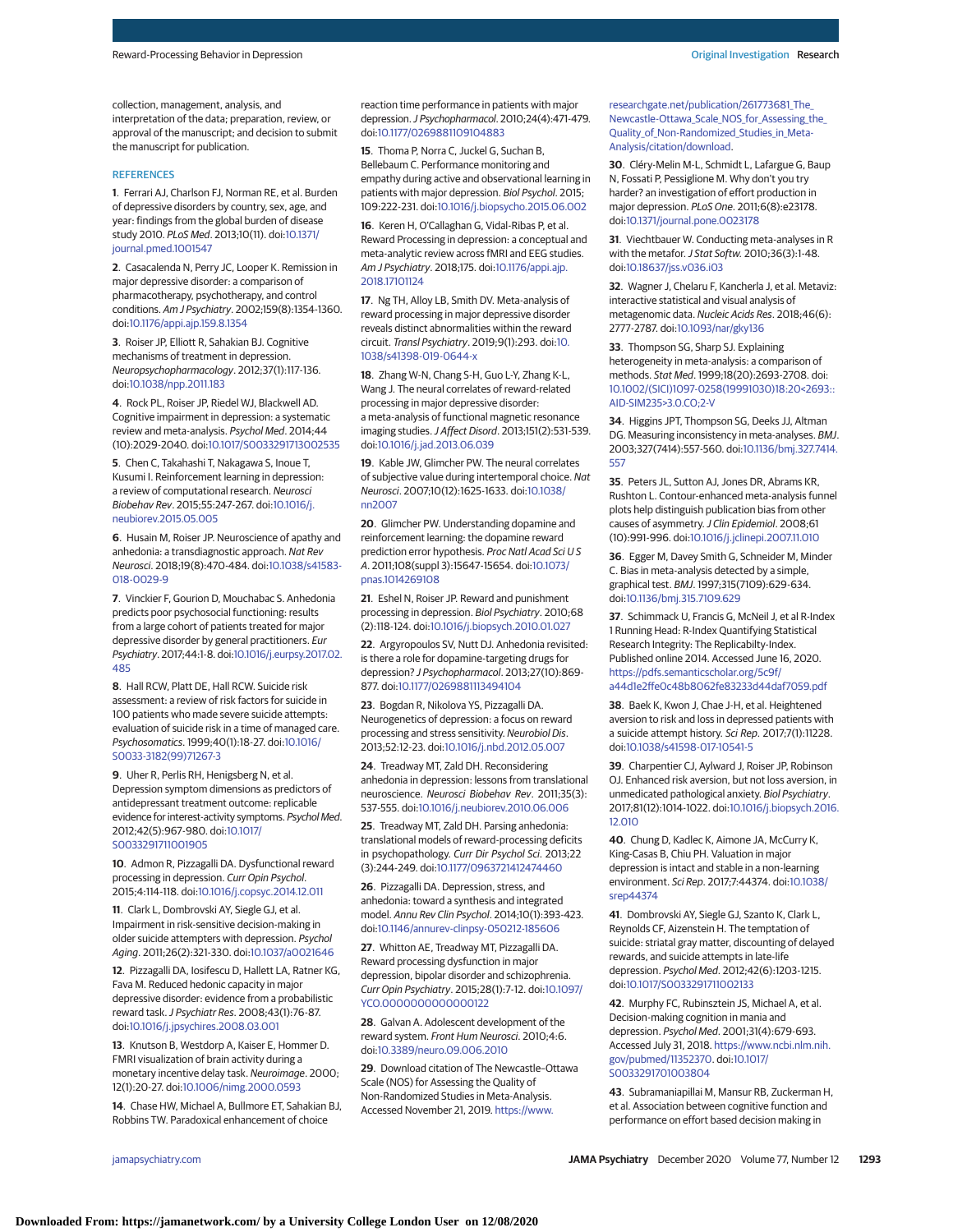patients with major depressive disorder treated with Vortioxetine. Compr Psychiatry. 2019;94:152113. doi[:10.1016/j.comppsych.2019.07.006](https://dx.doi.org/10.1016/j.comppsych.2019.07.006)

**44**. Treadway MT, Bossaller NA, Shelton RC, Zald DH. Effort-based decision-making in major depressive disorder: a translational model of motivational anhedonia.J Abnorm Psychol. 2012;121 (3):553-558. doi[:10.1037/a0028813](https://dx.doi.org/10.1037/a0028813)

**45**. Yang XH, Huang J, Zhu CY, et al. Motivational deficits in effort-based decision making in individuals with subsyndromal depression, first-episode and remitted depression patients. Psychiatry Res. 2014;220(3):874-882. doi[:10.1016/j.](https://dx.doi.org/10.1016/j.psychres.2014.08.056) [psychres.2014.08.056](https://dx.doi.org/10.1016/j.psychres.2014.08.056)

**46**. Admon R, Kaiser RH, Dillon DG, et al. Dopaminergic enhancement of striatal response to reward in major depression. Am J Psychiatry. 2017; 174(4):378-386. doi[:10.1176/appi.ajp.2016.16010111](https://dx.doi.org/10.1176/appi.ajp.2016.16010111)

**47**. Arrondo G, Segarra N, Metastasio A, et al. Reduction in ventral striatal activity when anticipating a reward in depression and schizophrenia: a replicated cross-diagnostic finding. Front Psychol. 2015;6:1280. doi[:10.3389/fpsyg.](https://dx.doi.org/10.3389/fpsyg.2015.01280) [2015.01280](https://dx.doi.org/10.3389/fpsyg.2015.01280)

**48**. Carl H, Walsh E, Eisenlohr-Moul T, et al. Sustained anterior cingulate cortex activation during reward processing predicts response to psychotherapy in major depressive disorder. J Affect Disord. 2016;203:204-212. doi[:10.1016/j.](https://dx.doi.org/10.1016/j.jad.2016.06.005) [jad.2016.06.005](https://dx.doi.org/10.1016/j.jad.2016.06.005)

**49**. DelDonno SR, Weldon AL, Crane NA, et al. Affective personality predictors of disrupted reward learning and pursuit in major depressive disorder. Psychiatry Res. 2015;230(1):56-64. doi[:10.](https://dx.doi.org/10.1016/j.psychres.2015.08.011) [1016/j.psychres.2015.08.011](https://dx.doi.org/10.1016/j.psychres.2015.08.011)

**50**. DelDonno SR, Mickey BJ, Pruitt PJ, et al. Influence of childhood adversity, approach motivation traits, and depression on individual differences in brain activation during reward anticipation. Biol Psychol. 2019;146:107709. doi[:10.](https://dx.doi.org/10.1016/j.biopsycho.2019.05.009) [1016/j.biopsycho.2019.05.009](https://dx.doi.org/10.1016/j.biopsycho.2019.05.009)

**51**. DelDonno SR, Karstens AJ, Cerny B, et al. The titrated monetary incentive delay task: sensitivity, convergent and divergent validity, and neural correlates in an RDoC sample. J Clin Exp Neuropsychol. 2019;41(5):512-529. doi[:10.1080/](https://dx.doi.org/10.1080/13803395.2019.1585519) [13803395.2019.1585519](https://dx.doi.org/10.1080/13803395.2019.1585519)

**52**. Pizzagalli DA, Holmes AJ, Dillon DG, et al. Reduced caudate and nucleus accumbens response to rewards in unmedicated individuals with major depressive disorder. Am J Psychiatry. 2009;166(6): 702-710. doi[:10.1176/appi.ajp.2008.08081201](https://dx.doi.org/10.1176/appi.ajp.2008.08081201)

**53**. Sankar A, Yttredahl AA, Fourcade EW, et al. Dissociable neural responses to monetary and social gain and loss in women with major depressive disorder. Front Behav Neurosci. 2019;13: 149. doi[:10.3389/fnbeh.2019.00149](https://dx.doi.org/10.3389/fnbeh.2019.00149)

**54**. Smoski MJ, Rittenberg A, Dichter GS. Major depressive disorder is characterized by greater reward network activation to monetary than pleasant image rewards. Psychiatry Res. 2011;194 (3):263-270. doi[:10.1016/j.pscychresns.2011.06.012](https://dx.doi.org/10.1016/j.pscychresns.2011.06.012)

**55**. Takamura M, Okamoto Y, Okada G, et al. Patients with major depressive disorder exhibit reduced reward size coding in the striatum. Prog Neuropsychopharmacol Biol Psychiatry. 2017;79: 317-323. doi[:10.1016/j.pnpbp.2017.07.006](https://dx.doi.org/10.1016/j.pnpbp.2017.07.006)

**56**. Xie W, Li H, Luo X, et al. Anhedonia and pain avoidance in the suicidal mind: behavioral evidence for motivational manifestations of suicidal ideation in patients with major depressive disorder. J Clin Psychol. 2014;70(7):681-692. doi[:10.1002/jclp.22055](https://dx.doi.org/10.1002/jclp.22055)

**57**. Aylward J, Hales C, Robinson E, Robinson OJ. Translating a rodent measure of negative bias into humans: the impact of induced anxiety and unmedicated mood and anxiety disorders. Psychol Med. 2020;50(2):237-246. doi[:10.1017/](https://dx.doi.org/10.1017/S0033291718004117) [S0033291718004117](https://dx.doi.org/10.1017/S0033291718004117)

**58**. Henriques JB, Davidson RJ. Decreased responsiveness to reward in depression. Cogn Emot. 2000;14(5):711-724. doi[:10.1080/](https://dx.doi.org/10.1080/02699930050117684) [02699930050117684](https://dx.doi.org/10.1080/02699930050117684)

**59**. Lawlor VM, Webb CA, Wiecki TV, et al. Dissecting the impact of depression on decision-making. Psychol Med. 2019;1-10. doi[:10.](https://dx.doi.org/10.1017/S0033291719001570) [1017/S0033291719001570](https://dx.doi.org/10.1017/S0033291719001570)

**60**. Liu W-H, Valton V, Wang L-Z, Zhu Y-H, Roiser JP. Association between habenula dysfunction and motivational symptoms in unmedicated major depressive disorder. Soc Cogn Affect Neurosci. 2017; 12(9):1520-1533. doi[:10.1093/scan/nsx074](https://dx.doi.org/10.1093/scan/nsx074)

**61**. Vrieze E, Pizzagalli DA, Demyttenaere K, et al. Reduced reward learning predicts outcome in major depressive disorder. Biol Psychiatry. 2013;73(7): 639-645. doi[:10.1016/j.biopsych.2012.10.014](https://dx.doi.org/10.1016/j.biopsych.2012.10.014)

**62**. Alexopoulos GS, Manning K, Kanellopoulos D, et al. Cognitive control, reward-related decision making and outcomes of late-life depression treated with an antidepressant. Psychol Med. 2015; 45(14):3111-3120. doi[:10.1017/S0033291715001075](https://dx.doi.org/10.1017/S0033291715001075)

**63**. Cella M, Dymond S, Cooper A. Impaired flexible decision-making in major depressive disorder. J Affect Disord. 2010;124(1-2):207-210. doi[:10.1016/](https://dx.doi.org/10.1016/j.jad.2009.11.013) [j.jad.2009.11.013](https://dx.doi.org/10.1016/j.jad.2009.11.013)

**64**. Deisenhammer EA, Schmid SK, Kemmler G, Moser B, Delazer M. Decision making under risk and under ambiguity in depressed suicide attempters, depressed non-attempters and healthy controls. J Affect Disord. 2018;226:261-266. doi[:10.1016/j.](https://dx.doi.org/10.1016/j.jad.2017.10.012) [jad.2017.10.012](https://dx.doi.org/10.1016/j.jad.2017.10.012)

**65**. Dezfouli A, Griffiths K, Ramos F, Dayan P, Balleine BW. Models that learn how humans learn: the case of decision-making and its disorders. PLoS Comput Biol. 2019;15(6):e1006903. doi[:10.1371/](https://dx.doi.org/10.1371/journal.pcbi.1006903) [journal.pcbi.1006903](https://dx.doi.org/10.1371/journal.pcbi.1006903)

**66**. Gradin VB, Kumar P, Waiter G, et al. Expected value and prediction error abnormalities in depression and schizophrenia. Brain. 2011;134(Pt 6):1751-1764. doi[:10.1093/brain/awr059](https://dx.doi.org/10.1093/brain/awr059)

**67**. Hall GBC, Milne AMB, Macqueen GM. An fMRI study of reward circuitry in patients with minimal or extensive history of major depression. Eur Arch Psychiatry Clin Neurosci. 2014;264(3):187-198. doi[:10.1007/s00406-013-0437-9](https://dx.doi.org/10.1007/s00406-013-0437-9)

**68**. Hegedűs KM, Szkaliczki A, Gál BI, Andó B, Janka Z, Álmos PZ. Decision-making performance of depressed patients within 72 h following a suicide attempt.J Affect Disord. 2018;235:583-588. doi[:10.1016/j.jad.2018.04.082](https://dx.doi.org/10.1016/j.jad.2018.04.082)

**69**. Herzallah MM, Moustafa AA, Natsheh JY, et al. Learning from negative feedback in patients with major depressive disorder is attenuated by SSRI antidepressants. Front Integr Neurosci. 2013;7:67. doi[:10.3389/fnint.2013.00067](https://dx.doi.org/10.3389/fnint.2013.00067)

**70**. Jollant F, Bellivier F, Leboyer M, et al. Impaired decision making in suicide attempters. Am J Psychiatry. 2005;162(2):304-310. doi[:10.1176/appi.](https://dx.doi.org/10.1176/appi.ajp.162.2.304) [ajp.162.2.304](https://dx.doi.org/10.1176/appi.ajp.162.2.304)

**71**. Jollant F, Richard-Devantoy S, Ding Y, Turecki G, Bechara A, Near J. Prefrontal inositol levels and implicit decision-making in healthy individuals and depressed patients. Eur Neuropsychopharmacol. 2016;26(8):1255-1263. doi[:10.1016/j.euroneuro.2016.](https://dx.doi.org/10.1016/j.euroneuro.2016.06.005) [06.005](https://dx.doi.org/10.1016/j.euroneuro.2016.06.005)

**72**. Kumar P, Goer F, Murray L, et al. Impaired reward prediction error encoding and striatal-midbrain connectivity in depression. Neuropsychopharmacology. 2018;43(7):1581-1588. doi[:10.1038/s41386-018-0032-x](https://dx.doi.org/10.1038/s41386-018-0032-x)

**73**. Liu WH, Chan RCK, Wang LZ, et al. Deficits in sustaining reward responses in subsyndromal and syndromal major depression. Prog Neuropsychopharmacol Biol Psychiatry. 2011;35(4): 1045-1052. doi[:10.1016/j.pnpbp.2011.02.018](https://dx.doi.org/10.1016/j.pnpbp.2011.02.018)

**74**. McGovern AR, Alexopoulos GS, Yuen GS, Morimoto SS, Gunning-Dixon FM. Reward-related decision making in older adults: relationship to clinical presentation of depression. Int J Geriatr Psychiatry. 2014;29(11):1125-1131. doi[:10.1002/gps.](https://dx.doi.org/10.1002/gps.4200) [4200](https://dx.doi.org/10.1002/gps.4200)

**75**. Moutoussis M, Rutledge RB, Prabhu G, et al. Neural activity and fundamental learning, motivated by monetary loss and reward, are intact in mild to moderate major depressive disorder. PLoS One. 2018;13(8):e0201451. doi[:10.1371/journal.](https://dx.doi.org/10.1371/journal.pone.0201451) [pone.0201451](https://dx.doi.org/10.1371/journal.pone.0201451)

**76**. Must A, Szabó Z, Bódi N, Szász A, Janka Z, Kéri S. Sensitivity to reward and punishment and the prefrontal cortex in major depression.J Affect Disord. 2006;90(2-3):209-215. doi[:10.1016/j.jad.2005.12.](https://dx.doi.org/10.1016/j.jad.2005.12.005) [005](https://dx.doi.org/10.1016/j.jad.2005.12.005)

**77**. Nord CL, Lawson RP, Huys QJM, Pilling S, Roiser JP. Depression is associated with enhanced aversive Pavlovian control over instrumental behaviour. Sci Rep. 2018;8(1):12582. doi[:10.1038/s41598-018-](https://dx.doi.org/10.1038/s41598-018-30828-5) [30828-5](https://dx.doi.org/10.1038/s41598-018-30828-5)

**78**. Rothkirch M, Tonn J, Köhler S, Sterzer P. Neural mechanisms of reinforcement learning in unmedicated patients with major depressive disorder. Brain. 2017;140(4):1147-1157. doi[:10.1093/](https://dx.doi.org/10.1093/brain/awx025) [brain/awx025](https://dx.doi.org/10.1093/brain/awx025)

**79**. Saperia S, Da Silva S, Siddiqui I, et al. Reward-driven decision-making impairments in schizophrenia. Schizophr Res. 2019;206:277-283. doi[:10.1016/j.schres.2018.11.004](https://dx.doi.org/10.1016/j.schres.2018.11.004)

**80**. Walsh AEL, Browning M, Drevets WC, Furey M, Harmer CJ. Dissociable temporal effects of bupropion on behavioural measures of emotional and reward processing in depression. Philos Trans R Soc B Biol Sci. 2018;373(1742):20170030. doi[:10.](https://dx.doi.org/10.1098/rstb.2017.0030) [1098/rstb.2017.0030](https://dx.doi.org/10.1098/rstb.2017.0030)

**81**. Terrin N, Schmid CH, Lau J, Olkin I. Adjusting for publication bias in the presence of heterogeneity. Stat Med. 2003;22(13):2113-2126. doi[:10.1002/sim.](https://dx.doi.org/10.1002/sim.1461) [1461](https://dx.doi.org/10.1002/sim.1461)

**82**. Huys QJ, Pizzagalli DA, Bogdan R, Dayan P. Mapping anhedonia onto reinforcement learning: a behavioural meta-analysis. Biol Mood Anxiety Disord. 2013;3(1):12. doi[:10.1186/2045-5380-3-12](https://dx.doi.org/10.1186/2045-5380-3-12)

**83**. Collins AGE, Frank MJ. How much of reinforcement learning is working memory, not reinforcement learning? a behavioral, computational, and neurogenetic analysis. Eur J Neurosci. 2012;35(7):1024-1035. doi[:10.1111/j.1460-](https://dx.doi.org/10.1111/j.1460-9568.2011.07980.x) [9568.2011.07980.x](https://dx.doi.org/10.1111/j.1460-9568.2011.07980.x)

**84**. Romans SE, Tyas J, Cohen MM, Silverstone T. Gender differences in the symptoms of major